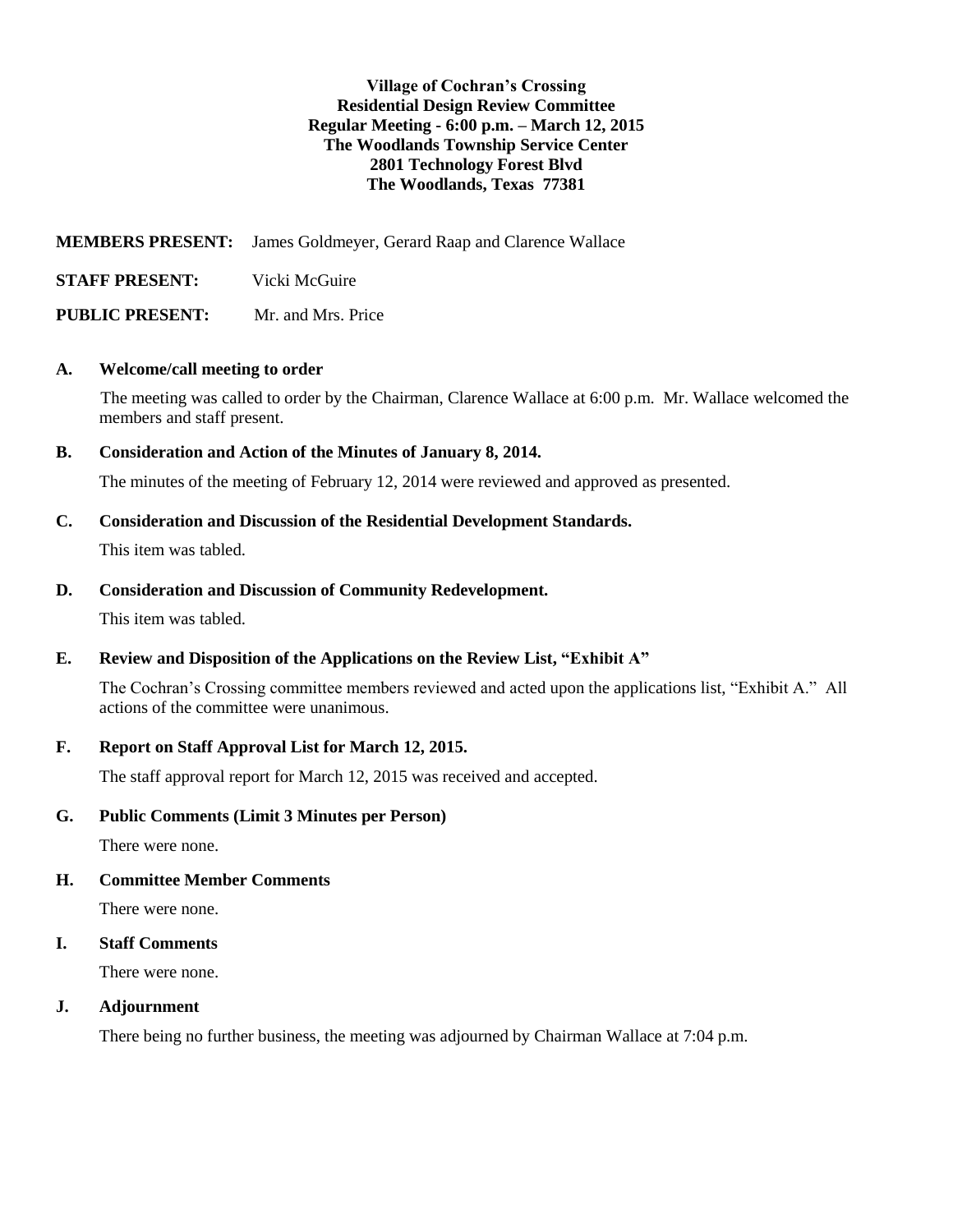# **Exhibit A-Village of Cochran's Crossing** Application Review List

| Item# | <b>Applications Reviewed</b>                       | <b>Owner Name</b>           | <b>Property Address</b>           | Sec  | <b>Blk</b> | Lot  | <b>Action</b>                            |
|-------|----------------------------------------------------|-----------------------------|-----------------------------------|------|------------|------|------------------------------------------|
| 1     | Pergola and related<br>improvements                | <b>JAMES L SHARP</b>        | 10 E TWINBERRY PL                 | 0031 | 0001       | 0017 | Staff Approved<br>with conditions        |
| 2     | Summer Kitchen and related<br>improvements         | <b>JAMES L SHARP</b>        | 10 E TWINBERRY PL                 | 0031 | 0001       | 0017 | <b>Staff Approved</b><br>with conditions |
| 3     | Tree removal and related<br>improvements           | <b>GARY S HIRSTEIN</b>      | 10 E WEDGEMERE CT                 | 0011 | 0001       | 0008 | Disapproved                              |
| 4     | Pergola and related<br>improvements                | WILLIAM J CEPICA            | 131 S CASTLEGREEN CIR             | 0052 | 0002       | 0001 | Approved with<br>conditions              |
| 5     | Pergola and related<br>improvements                | <b>WILLIAM J CEPICA</b>     | 131 S CASTLEGREEN CIR             | 0052 | 0002       | 0001 | Approved with<br>conditions              |
| 6     | Fence and related<br>improvements                  | <b>WILLIAM J CEPICA</b>     | 131 S CASTLEGREEN CIR             | 0052 | 0002       | 0001 | Approved with<br>conditions              |
| 7     | Walkway and related<br>improvements                | <b>WILLIAM J CEPICA</b>     | 131 S CASTLEGREEN CIR             | 0052 | 0002       | 0001 | Approved with<br>conditions              |
| 8     | Patio and related<br>improvements                  | WILLIAM J CEPICA            | 131 S CASTLEGREEN CIR             | 0052 | 0002       | 0001 | Disapproved                              |
| 9     | Patio and related<br>improvements                  | <b>WILLIAM J CEPICA</b>     | 131 S CASTLEGREEN CIR             | 0052 | 0002       | 0001 | Disapproved                              |
| 10    | Fence and related<br>improvements                  | <b>YU CHEN</b>              | <b>17 CASCADE SPRINGS PL</b>      | 0002 | 0003       | 0029 | <b>Staff Approved</b><br>with conditions |
| 11    | Fence and related<br>improvements                  | JAMES D EVANS JR            | 19 RAINTREE PL                    | 0008 | 0003       | 0021 | Disapproved                              |
| 12    | Landscaping and related<br>improvements            | <b>CATHERINE A FAMBRINI</b> | 19 SKYLAND PL                     | 0006 | 0006       | 0024 | Approved with<br>conditions              |
| 13    | Walkway and related<br>improvements                | <b>CATHERINE A FAMBRINI</b> | 19 SKYLAND PL                     | 0006 | 0006       | 0024 | Disapproved                              |
| 14    | Screened room and related<br>improvements          | EDWARD A CARO JR            | 197 N RAINBOW RIDGE<br><b>CIR</b> | 0001 | 0002       | 0008 | Staff Approved<br>with conditions        |
| 15    | Utility/Storage and related<br>improvements        | <b>JEANNE PRICE</b>         | 22 SILVER CANYON PL               | 0006 | 0006       | 0038 | Disapproved                              |
| 16    | In-ground pool and spa and<br>related improvements | JAMES R GREENWALD<br>JR     | 26 SHINY PEBBLE PL                | 0032 | 0002       | 0067 | Approved with<br>conditions              |
| 17    | Patio Cover and related<br>improvements            | JAMES R GREENWALD<br>JR     | 26 SHINY PEBBLE PL                | 0032 | 0002       | 0067 | Approved with<br>conditions              |
| 18    | Summer Kitchen and related<br>improvements         | JAMES R GREENWALD<br>JR     | 26 SHINY PEBBLE PL                | 0032 | 0002       | 0067 | Approved with<br>conditions              |
| 19    | Fireplace and related<br>improvements              | JAMES R GREENWALD<br>JR     | 26 SHINY PEBBLE PL                | 0032 | 0002       | 0067 | Approved with<br>conditions              |
| 20    | Fence and related<br>improvements                  | JAMES R GREENWALD<br>JR     | 26 SHINY PEBBLE PL                | 0032 | 0002       | 0067 | Approved with<br>conditions              |
| 21    | Tree removal and related<br><i>improvements</i>    | JAMES R GREENWALD<br>JK     | 26 SHINY PEBBLE PL                | 0032 | 0002       | 0067 | Disapproved                              |
| 22    | Attic conversion and related<br>improvements       | RYAN MCDONALD               | 30 DAY LILY PL                    | 0042 | 0001       | 0015 | Staff Approved<br>with conditions        |
| 23    | In-ground pool and spa and<br>related improvements | JAMES D BONSALL             | 31 AMBER SKY PL                   | 0013 | 0002       | 0018 | Approved with<br>conditions              |
| 24    | Pergola and related<br>improvements                | JAMES D BONSALL             | 31 AMBER SKY PL                   | 0013 | 0002       | 0018 | Approved with<br>conditions              |
| 25    | Summer Kitchen and related<br>improvements         | JAMES D BONSALL             | 31 AMBER SKY PL                   | 0013 | 0002       | 0018 | Approved with<br>conditions              |
| 26    | Firepit and related<br>improvements                | JAMES D BONSALL             | 31 AMBER SKY PL                   | 0013 | 0002       | 0018 | Approved with<br>conditions              |
| 27    | Pool enclosure and related<br>improvements         | DAVID M BUCKNER             | 35 PALMER GREEN PL                | 0055 | 0005       | 0012 | Disapproved                              |
| 28    | Fence and related<br>improvements                  | <b>FRANK W EAKIN</b>        | 43 MISTFLOWER PL                  | 0021 | 0002       | 0042 | Approved with<br>conditions              |
| 29    | Color and related<br>improvements                  | MARC ROWE OLSON             | 47 SKY TERRACE PL                 | 0002 | 0002       | 0128 | Disapproved                              |
| 30    | Fence and related<br>improvements                  | ROBERT N SMITH              | 54 LAKERIDGE DR                   | 0003 | 0001       | 0004 | Disapproved                              |
| 31    | Patio Cover and related<br>improvements            | CINDIA E JOYCE              | <b>6 CRESTONE PL</b>              | 0004 | 0004       | 0058 | <b>Staff Approved</b><br>with conditions |
|       |                                                    |                             |                                   |      |            |      |                                          |